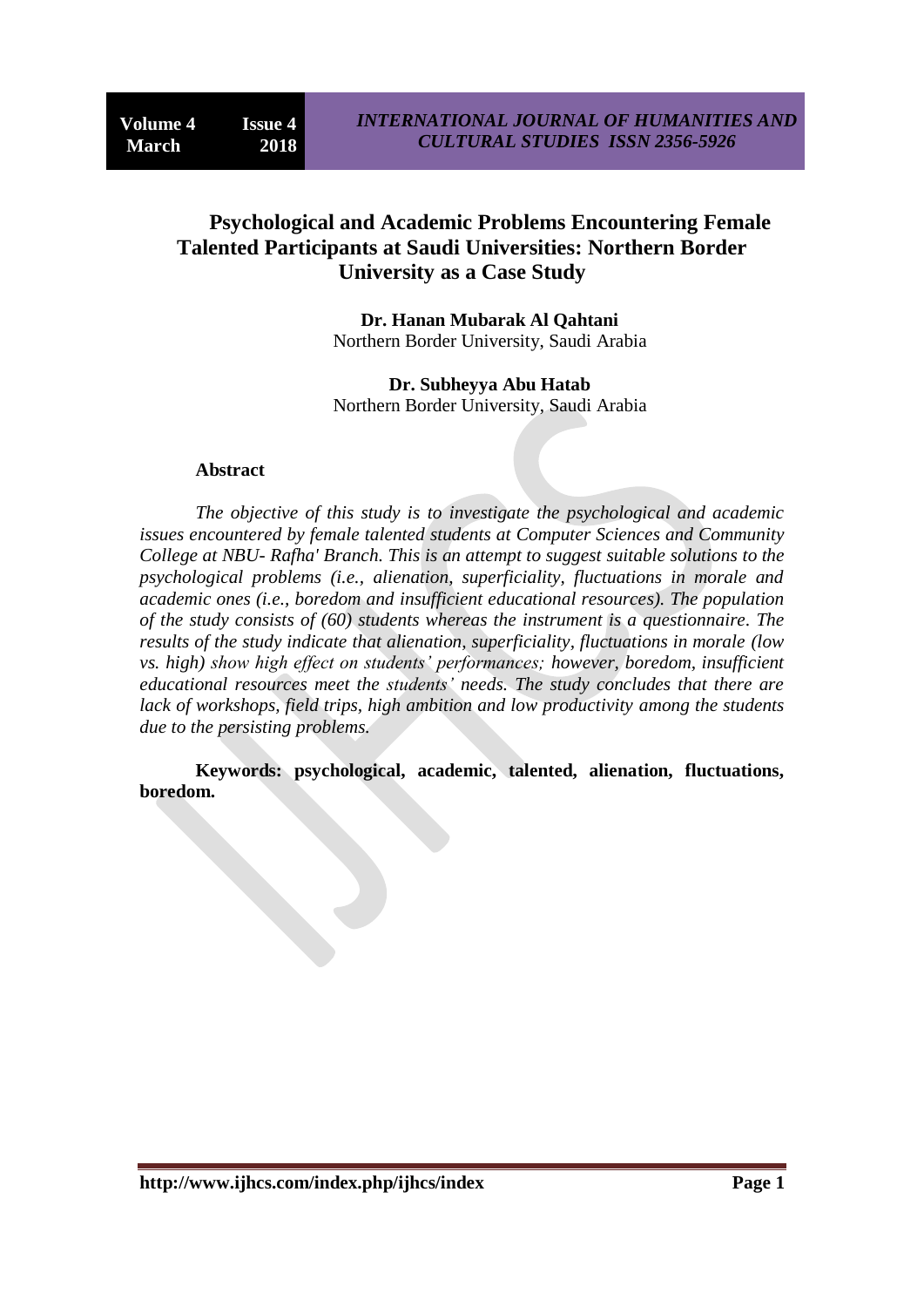### **Introduction**

The focus on talented students started officially in 1969 in the Kingdom of Saudi Arabia when the cabinet of ministers approved the educational policy document in the kingdom. In it, the document stated the importance of considering the needs of talented students in the Saudi educational institutions. However, the real attention focused on talented female students in 1997 at the time "Talented and Gifted Female Students Care" program was launched and put into action in the second semester of the academic year 1998. Believing in the importance of this students population and the need for meeting their needs, the educational policy in the Kingdom of Saudi Arabia issued a document in 1390 Hijri in which there is a need to identify talented students to care and provide them with the necessary means and tools to develop their talents within public school environment by developing special education programs for them (Al Sorour,2014)

As students encountered environmental problems and frustrations, they may lose the talent aptitude; to shed light on some of the problems and clarify ways to control and manage them; the researchers draw the attention of educators to provide the optimal educational environment, improve services and develop teachers' skills while interacting with talented students. It is due to the fact that they need a help to invest their potentials which are of great importance in performance. Lack of psychological care for high achieving students shown by not creating an optimal environment that may maintain talented students' well- being may also lead to tarnish their potentials.

In the literature, Abu Zaitoun (2014) examined the nature of the differences between talented students with high emotional intelligent levels and those ones with low emotional intelligent; to get good result, a sample of (350) students have been selected randomly from King Abdulla II Schools for Excellence. The study aimed to account for the variance in emotional intelligence level by using the scores obtained on the counseling needs estimation checklist. The results indicated that there was a statistical and significant difference at the value of ( $\alpha$ =0.05) in favor of the talented students with low emotional intelligent levels. At the time, the study showed a negative statistically significant correlation between emotional intelligence score and counseling needs. However, the social relationships domain and physical needs domain accounted for (0.17%) of the total variance in both emotional intelligence.

Al Aseeri (2014) conducted a study to investigate the most prevalent problems facing gifted students from their teachers in light of some demographic variables, namely, gender, qualification and teaching experience. The sample of the study included (111) gifted teachers and gifted male and female students at Aseer District in the academic year (2012/ 2013). For data collection, a questionnaire containing (4) domains was developed including self, family, school and social problems. Validity and reliability for the instrument were obtained. Results of the study found moderate level of self, family, school and social problems from gifted teacher' perception.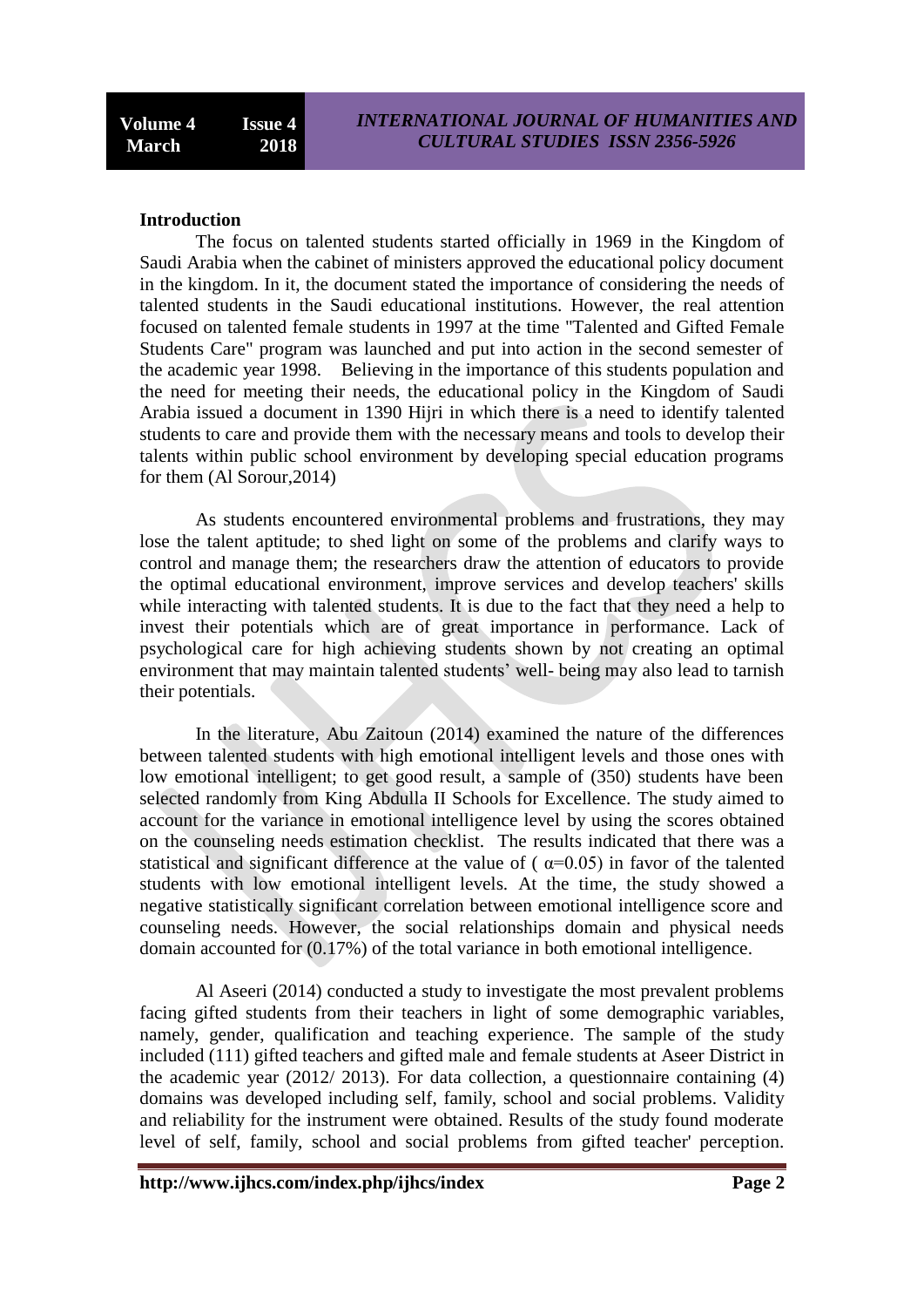However, there were no statistical and significant differences found in gifted students, teachers' genders, qualifications and teaching experiences.

Al Ghamdi (2014) attempted to identify levels of relationship among female gifted students at Al Baha Region- KSA in so far as social and academic adjustment are concerned. The random sample was (89) and out of 41 students who were at seventh graders and 48 were first secondary school grade. For data collection, social adjustment and academic scales were administrated to the sample students. The results of the study indicated that level of social adjustment among female gifted students at KSA was moderate for both seventh and first secondary school grade. The means scores for the first secondary school grade students was (M=3.47-69.4%). It was also found that the level of academic adjustment among female gifted students at KSA was moderate for both seventh and first secondary school grade.

Al Hattab (2014) examined the effect of coping problems among a sample of gifted students on their class attention during classes. The sample of the study consisted of (30) male and female gifted students selected from some of the Jordanian public schools. The sampled subjects were assigned into two groups based on their school counseling records. The first group of the study consisted of (15) male and female gifted students reporting coping problems while the second group totaled (15) male and female students with no history of coping problems. To achieve the aim of the study, the elimination for visual attention scale was employed which is one of the instruments that require the subject examined to focus his/ her attention for a specific time period to identify the required response. This instrument was adapted to the Arab culture by Blass (2014) examined the relationship between social and emotional problems experiences by gifted students and their underachievement. The study used the descriptive analytical design based on a comprehensive review of previous published articles in some of the psychological and educational databases. Results of the study indicated that most previous studied reported has a negative statistically significant correlation between the prevalence of social and emotional problems among gifted students from one hand and level of underachievement from another. Results of the study reported that emotional and social problems experienced by gifted student result from environmental factors such family pressures, school and community.

Rollin and Cross (2014) attempted to identify the psychological changes among American gifted students selected from one residential institution for gifted students. The sample of the study consisted of (40) gifted students selected using simple random sampling. To achieve the objective of the study, the Youth Psychological Outcomes Scale was employed for data collection from the sampled subjects. Results of the study found that the most significant changes among gifted students were psychological changes, self - experiences, academic adjustments, social adjustments and social comparisons. The gifted students experience certain academic and behavioral changes to adapt with the various school challenges.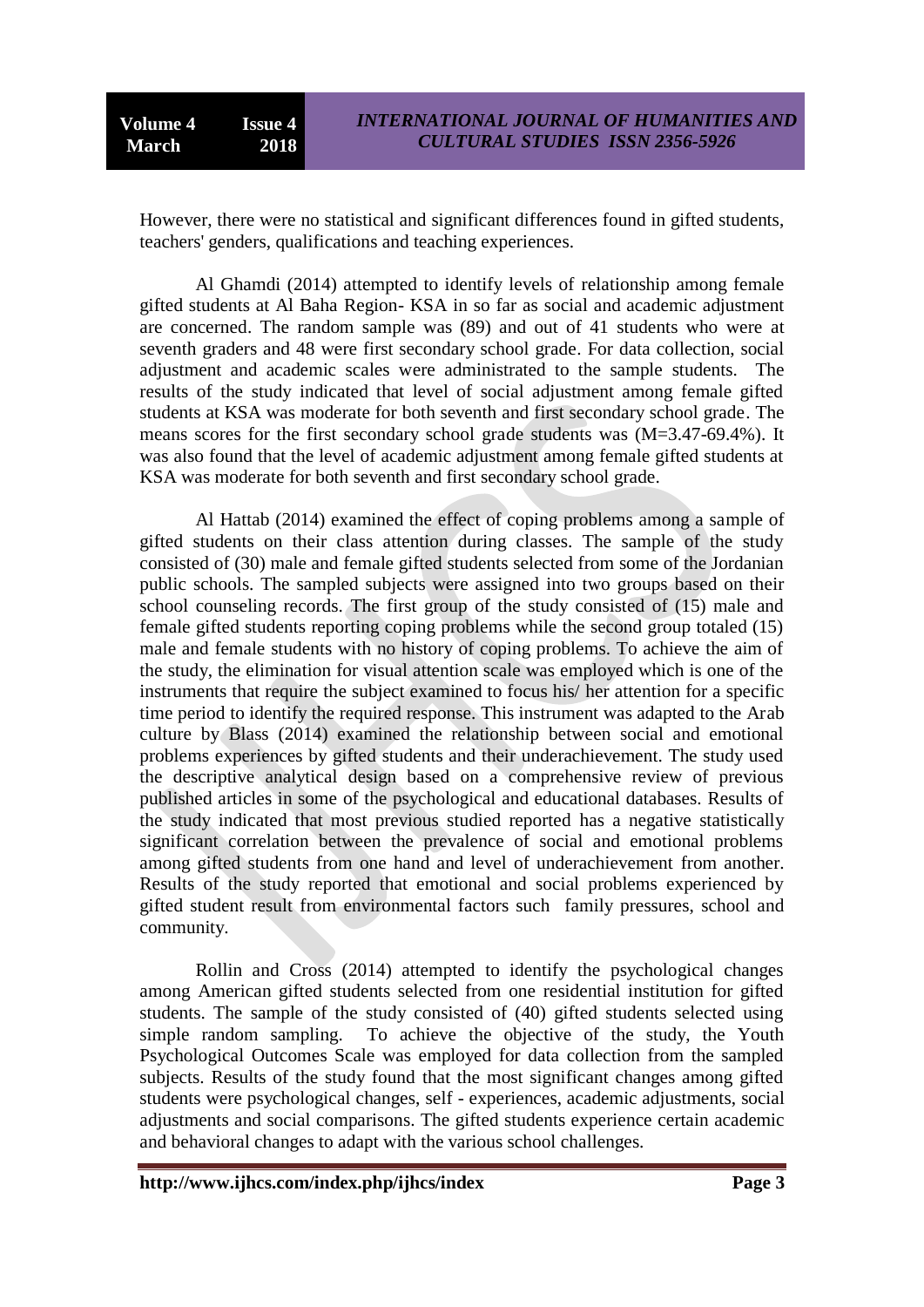Jarwan (2015) classified gifted and talented students problems to three major categories: (i) cognitive problems such as the inadequacy of instructional curriculum in meeting the needs of this population, talented and gifted students underachievement (ii) emotional problems such as oversensitivity, emotional intensity and perfectionism and (iii) career problems such as career decision making difficulties, determining career goals difficulties and the desire to change majors.

In short, most of previous studies reported different problems which were experienced by gifted students. Nonetheless, these studies agreed on the fact that gifted students are exposed to psychological stress resulting from the psychological, academic and social problems that they encounter in their life course (Renzulli, 2000).

### **Problem of the Study**

The gifted and talented female students encounter in the university study- as it is true for average students- to several behavioral, social, academic, health and psychological problems. The university pays much effort on providing health, educational, psychological, career counseling and social services for this students' population. The burden of identifying giftedness and talent among the female gifted and talented students lies on the shoulders of the university, particularly, while attempting their field of giftedness and talent. As the researcher sensed the need for determining the problems encountered by female gifted and talented students in the university as to develop appropriate strategies to address them as the university can provide effective strategies to address their needs and also meet their needs to ensure the best social, cognitive and psychological development. The study is an attempt to identify the most prevalent psychological ( i.e., alienation, superficiality, fluctuations in morale) and academic problems (i.e., boredom and insufficient educational resources.) encountered by female gifted and talented students and suggest some strategies to address them.

### **Objectives and Questions of the Study**

The objectives of the study are attempts to find strategies to overcome the problems faced the talented female students of the sample; therefore, the following questions are posited.

What are the most prevalent psychological problems that encounter the sample from their point of view?

What are the most prevalent academic problems that encounter the sample from their point of view?

# **Methods of Study Sample of Study**

The sample of study consists of (60) female gifted students from the community college, pharmacy, computer sciences female students at NBU at Saudi Arabia- Rafhaa branch for the academic year 2014/2015.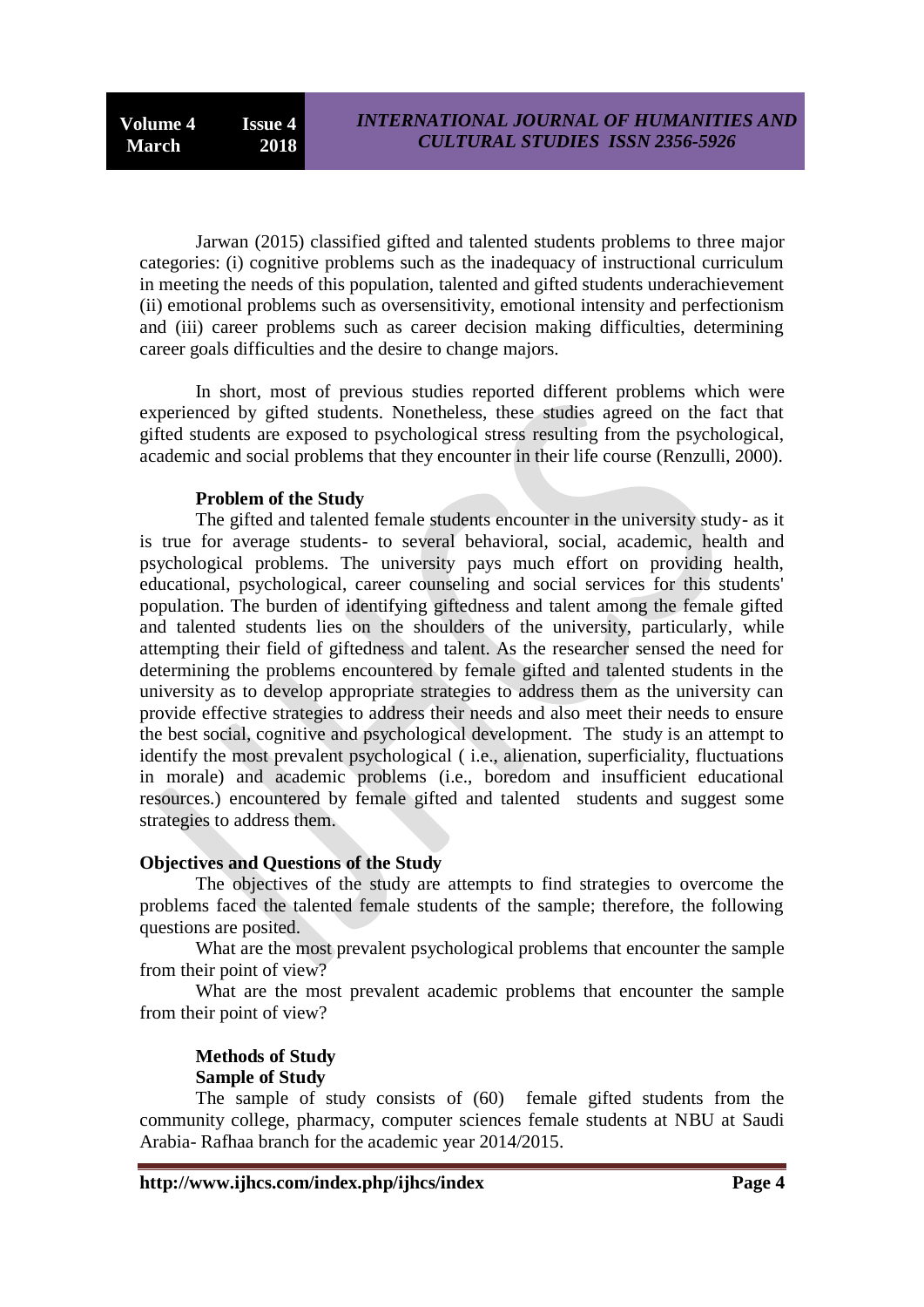#### **Instrument of the Study**

The instrument of the study is a questionnaire measuring psychological and academic problems that encounter the sample. The questionnaire consists of the final format of (34) items and the scores are registered up to 4 point as per Likert scale.

#### **Validity of the Instrument**

To test the validity of using internal consistency for the questionnaire domains, Pearson coefficients are calculated to measure the relationship between the individual items of the questionnaire and the total score on each of the items' domain and to obtain the correlations between the individual domains and the total instrument.

#### **Results and Discussion**

To achieve the objectives of the study, SPSS statistical software is used for data analysis.

Means, standard deviations are used to identify the responses of subjects on each of the instrument items.

Pearson Correlations are calculated to check the internal consistency of the instrument.

Cronbach alpha is calculated to test the reliability of the instrument.

First: Results pertaining to the first question of the study stating "What are the most prevalent psychological problems encountered by female gifted and talented students at Northern Borders University at Saudi Arabia from their perceptions?"

To answer the question, namely, (what are the most prevalent psychological problems that encounter the sample from their point of view?), means and standard deviations are calculated in Table (1).

| No.            | Problem                                                                                                      | M    | SD's  |
|----------------|--------------------------------------------------------------------------------------------------------------|------|-------|
| 1              | I worry when thinking about my future after<br>graduation.                                                   | 1.98 | 1.032 |
| $\overline{2}$ | The university does not appreciate my giftedness<br>and high achieving.                                      | 1.88 | 1.073 |
| 3              | I feel that I am not psychologically comfortable<br>in the university.                                       | 1.78 | 1.032 |
| $\overline{4}$ | I feel ungifted.                                                                                             | 1.59 | 0.989 |
| 5              | My family is ignorant with respect the meaning<br>giftedness and the importance of its<br>of<br>development. | 1.46 | 1.061 |
| 6              | family does not pay attention<br>My<br>to the<br>psychological problems I experience.                        | 1.42 | 1.065 |
| $\overline{7}$ | I find it difficult to express my opinions and<br>feelings.                                                  | 1.62 | 1.128 |
| 8              | I don't feel motivated to finish the projects and                                                            | 1.49 | 1.156 |

**Table (1):Psychological problems: Items of Means and Standard Deviations** 

**http://www.ijhcs.com/index.php/ijhcs/index Page 5**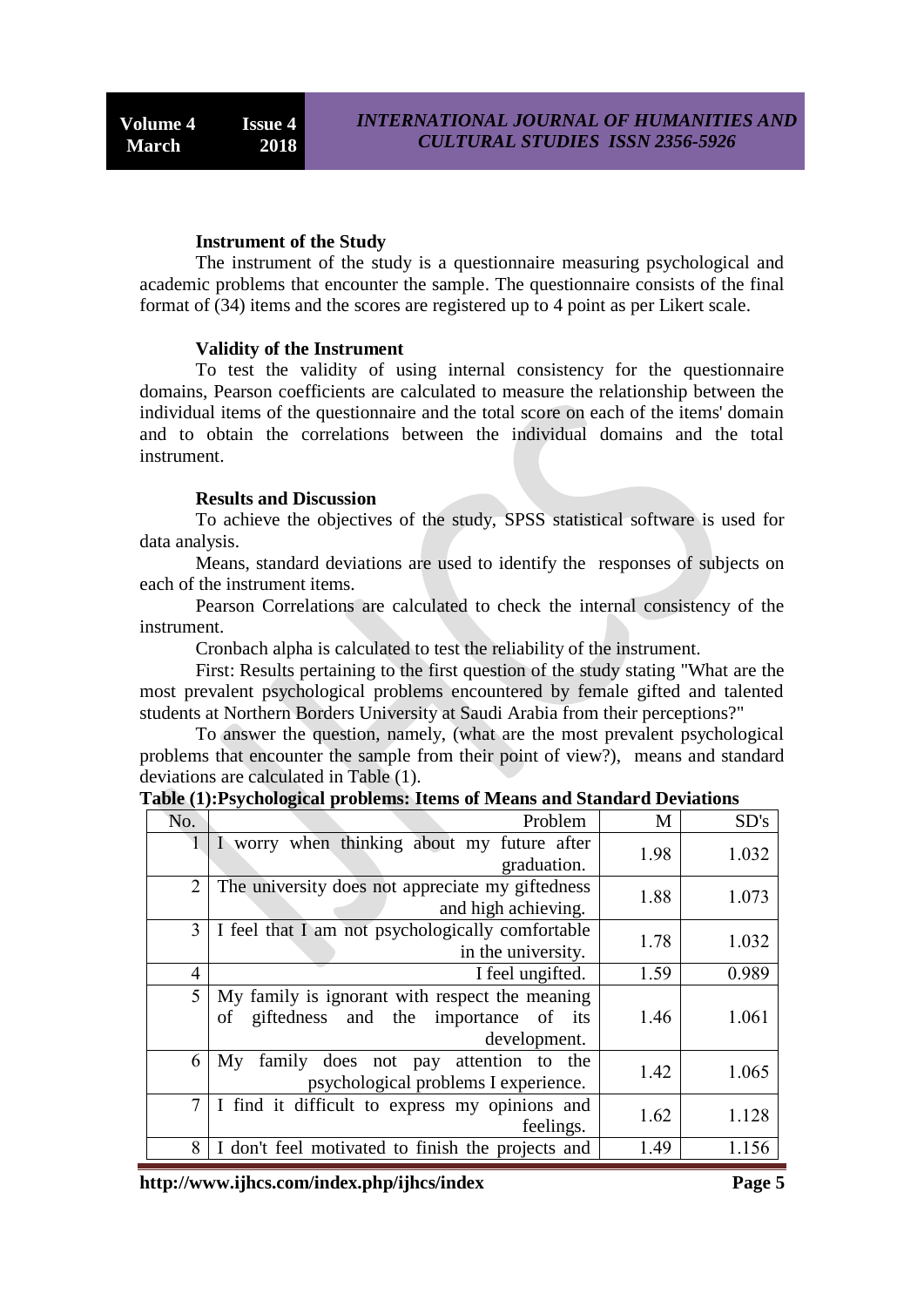### *INTERNATIONAL JOURNAL OF HUMANITIES AND CULTURAL STUDIES ISSN 2356-5926*

|    | activities assigned to me.                                                          |      |       |
|----|-------------------------------------------------------------------------------------|------|-------|
| 9  | I feel very bored when being at the university.                                     | 2.73 | 1.078 |
| 10 | My ideas are not taken seriously by the educators<br>and university administration. | 2.38 | 0.945 |
| 11 | I find it very difficult to adapt with the social<br>situations.                    | 1.38 | 1.135 |
| 12 | It's hard for me to make new friendships with my<br>colleagues.                     | 2.55 | 1.021 |
| 13 | Some educators are annoyed by the question I ask<br>in class.                       | 1.32 | 1.032 |
| 14 | I don't receive the suitable support I need.                                        | 1.25 | 0.951 |
| 15 | I feel alienated and superficial                                                    | 3.59 | 0.975 |
| 16 | I am easily irritated.                                                              | 2.61 | 1.04  |
| 17 | My morale swings between high and low.                                              | 3.41 |       |

Table (1) shows the means and standard deviations responses of the sample. It is obvious that the item (15) stating " I feel alienated and superficial" receives the highest mean (M=3.59) while the item (17) stating "My morale swings between high and low" has the lowest mean  $(M=3.41)$ . This result indicates that the participants experience such problems with high levels. As for the item (9) stating " I feel very bored when being at the university" scores the means of (2.73). Item (16) stating "I am easily irritated" had a means of (2.03). Item (12) "It's hard for me to make new friendships with my colleagues" scores the means of (2.61). Item (10) stating " My ideas are not taken seriously by the educators and university administration" has the means of (2.38). These scores indicate that female gifted students experience these problems with moderate levels. As for the remaining items, the means scores in the range of (1.25) and (1.98) that indicates the low levels of these problems among the sample.

To sum up, the results related to the problems of alienation, superficiality feelings and fluctuations in morale (high vs. low) are classified the first in the listed psychological problems experienced by gifted female students. These results are consistent with the results of the relevant literature that is examining the same psychological problems faced the gifted students. As contrasted to the current sample, it experiences oversensitivity towards criticism and this may explains the fact that the female gifted students are sensitive in nature and may focus on criticism that make him/ her feel alienated and superficial. Furthermore, the sample's motivation and morale among report have sometimes low levels and in other situations high levels. This is due to the fact that the variations of the responses are visible at both the university and the community levels. Some of the society members understand the talented students' abilities and support them; thus, this fact raises their selfconfidence and promotes their morale. Other society members do not understand the gifted students' abilities; therefore, they show frustrating responses towards them; the responses make them feel frustrated and disappointed. As for the academic issue,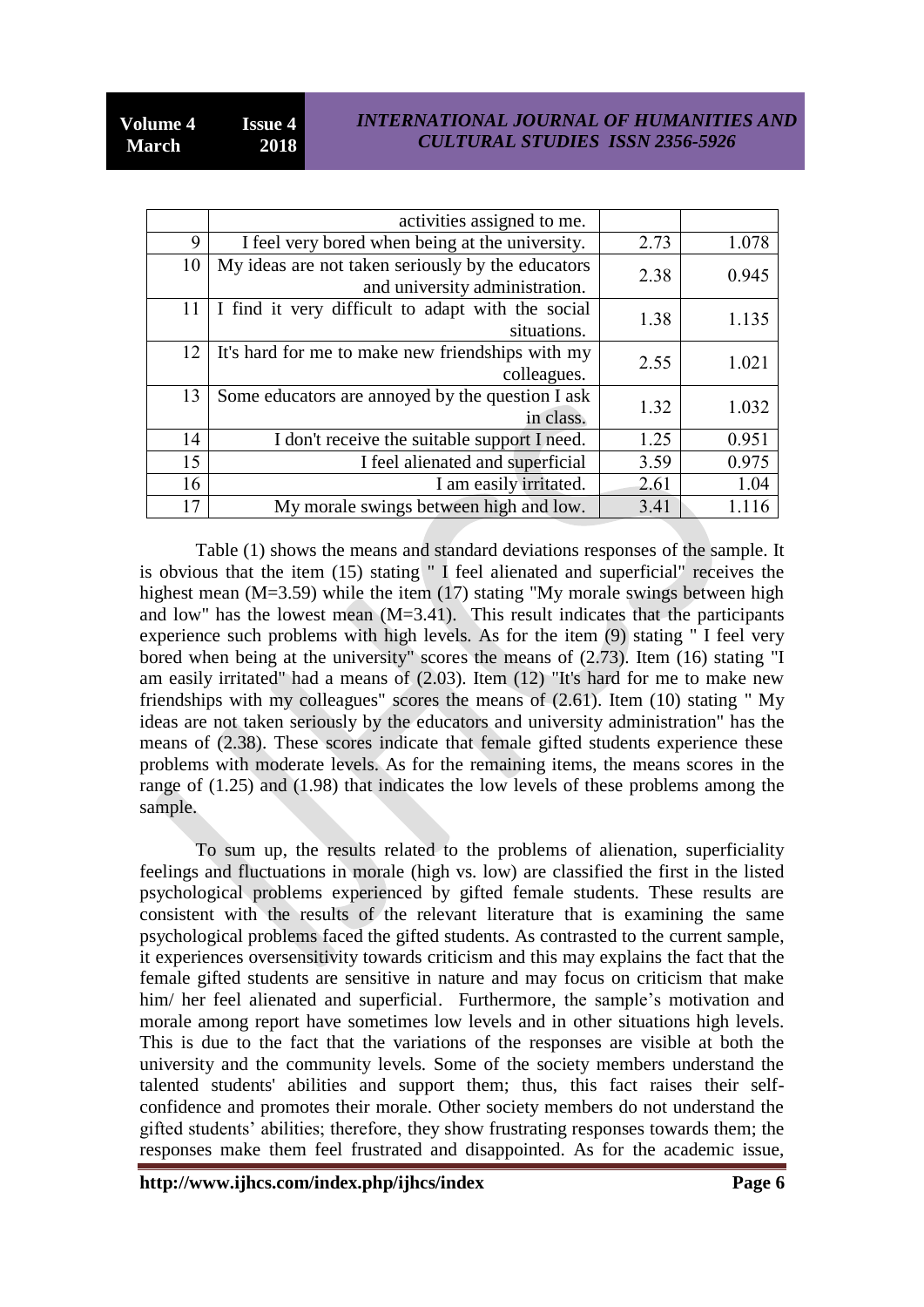namely, boredom the results show that the participants exaggerate in remembering their mistakes; they hold high burdens and tensions in various social situations. With respect to their abilities to establish friendships with other colleagues, gifted students lack the necessary social skills that may help them socially interact with other students. Not taking the sample's ideas into consideration, the university educators and administration have been ranked the second prevalent problem in aggravation to the population of the study; this result is consistent with the sentimental psychological state of the gifted student experiencing frustration in the university which is visible in their feeling of boredom, anger, neurotic and may have not the necessary ability to control them. Sometimes, the participants avoid showing their giftedness and talent to be able to adapt with their average peers to be socially accepted by them. This fact is explained if someone is confident when average students do not understand the nature of giftedness and has negative attitudes towards gifted ones. As for the psychological problems relating to family and future anxiety, previous literature confirmed that family is the most important social support resource for gifted students, and it can understand them. Future anxiety is not a significant problem for gifted students as per the previous studies. They confirmed that the gifted students report high levels of selfconfidence and self esteem and they believe in their personal abilities. This result is also consistent with the previous studies investigating the psychological problems among gifted students as they reported several of them; they include frustration and lack of trust in others; such problems are significantly related to low morale levels and oversensitivity by others as they feel unconfident in some social situations.

Second: Results pertaining to the second question, namely, «What are the most prevalent academic problems that encounter the sample from their point of view? are shown in the applications of the means and standard deviation for female gifted students are shown in (Table 2).

| DUIRRUM        |                                                        |      |       |
|----------------|--------------------------------------------------------|------|-------|
| No.            | Problem                                                | M    | SD's  |
| 1              | is<br>university<br>scientific<br>The<br>inappropriate |      |       |
|                | achieving<br>environment for gifted and high           | 1.83 | 1.11  |
|                | students.                                              |      |       |
| 2              | There are no educational resources for gifted          | 3.53 | 0.952 |
|                | students.                                              |      |       |
| 3              | Low levels of using instructional and learning         | 1.43 | 0.96  |
|                | technology                                             |      |       |
| $\overline{4}$ | Lack of instructional aides for gifted students.       | 3.47 | 0.714 |
| 5              | Absence of field trips for gifted students.            | 3.23 | 0.813 |
| 6              | The works and projects presented by gifted             | 1.23 | 0.633 |
|                | students are not handled suitably.                     |      |       |
| 7              | The instructional situations created in university     | 2.21 | 0.806 |
|                | do not motivate creativity.                            |      |       |

**Table (2):Academic problems domain: Items' Means and Standard Deviations**

**http://www.ijhcs.com/index.php/ijhcs/index Page 7**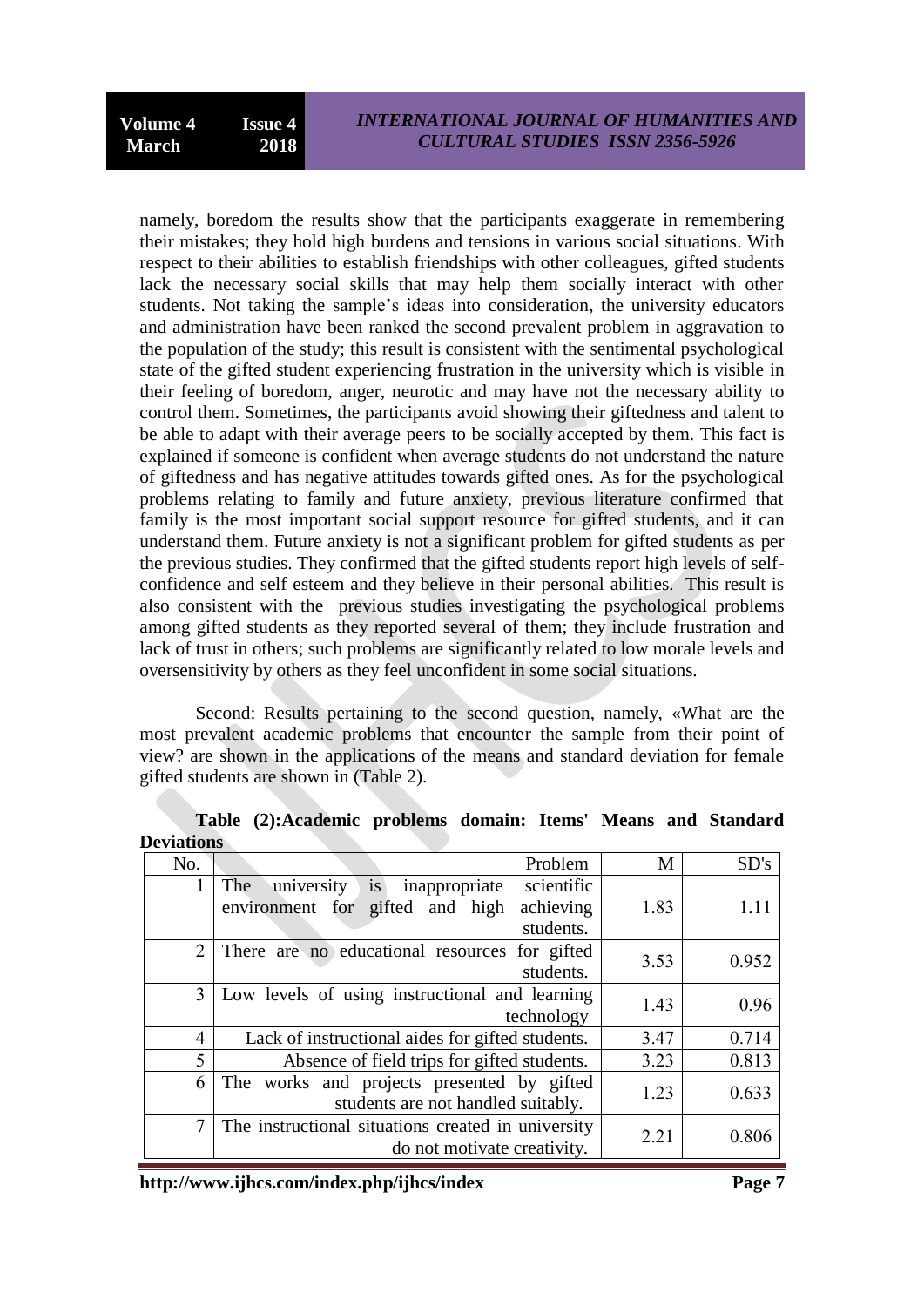## *INTERNATIONAL JOURNAL OF HUMANITIES AND CULTURAL STUDIES ISSN 2356-5926*

| 8  | Educators do not encourage scientific fiction<br>ideas while learning scientific topics.                            | 2.81 | 1.102 |
|----|---------------------------------------------------------------------------------------------------------------------|------|-------|
| 9  | Educators in the university lack the necessary<br>competencies.                                                     | 1.17 | 0.842 |
| 10 | Lack of resources and references relating to the<br>learning material.                                              | 2.35 | 0.961 |
| 11 | Lack of electronic resources and databases.                                                                         | 1.29 | 0.905 |
| 12 | The tests employed in the university assess only<br>memorization abilities.                                         | 1.74 | 1.188 |
| 13 | Teaching courses is only theoretical.                                                                               | 2.63 | 1.117 |
| 14 | Lack of encouragement for scientific research.                                                                      | 1.68 | 1.125 |
| 15 | Lack of seminars and workshops to enable<br>expressing personal ideas.                                              | 3.35 | 1.1   |
| 16 | bored of the traditional instructional<br>feel<br>$\mathbf{I}$<br>curricula used for instruction in the university. | 3.73 | 1.12  |
| 17 | ambitious but suffer from low<br>L<br>very<br>am<br>productivity in academic work.                                  | 3.19 | 1.231 |

Table (2) shows the academic problems domain by applying the means and standard deviations. Item (16) stating " I feel bored of the traditional instructional curricula used for instruction in the university" reports the highest means (M=3.73); while, the item (2) stating " There are no educational resources for gifted students" and item (4) stating " Lack of instructional aides for gifted students" report the of means of (3.47). The item (15) stating " Lack of seminars and workshops to enable expressing personal ideas" scores the means of (3.35); while, the item (5) stating "Absence of field trips for gifted students" scores the means of (M=3.23). The item (17) stating " I am very ambitious but suffer from low productivity in academic work" has the means of (M=3.19). These scores confirms that participants experience academic problems with high levels. As for the item (8) stating " Educators do not encourage scientific fiction ideas while learning scientific topics", the means is (M=2.81); however, the item (13) stating" Teaching courses is only theoretical", has the means of (2.63). The item (10) stating " Lack of resources and references relating to the learning material" has the means of ( 2.35). As for the item (7) stating " The instructional situations created in university do not motivate creativity", it scores the means of (2.21). These results indicate that gifted female students experience moderate levels of academic problems. It can also be noted that scored means for the remaining items range between (1.83) and (1.17). This variation shows that students experience the academic problems in the items with low levels.

To sum up; the problems related to gifted students in so far as boredom, lack of learning resources, lack of instructional aides, low levels of seminars and workshops, lack of field trips, high levels of ambition and low academic work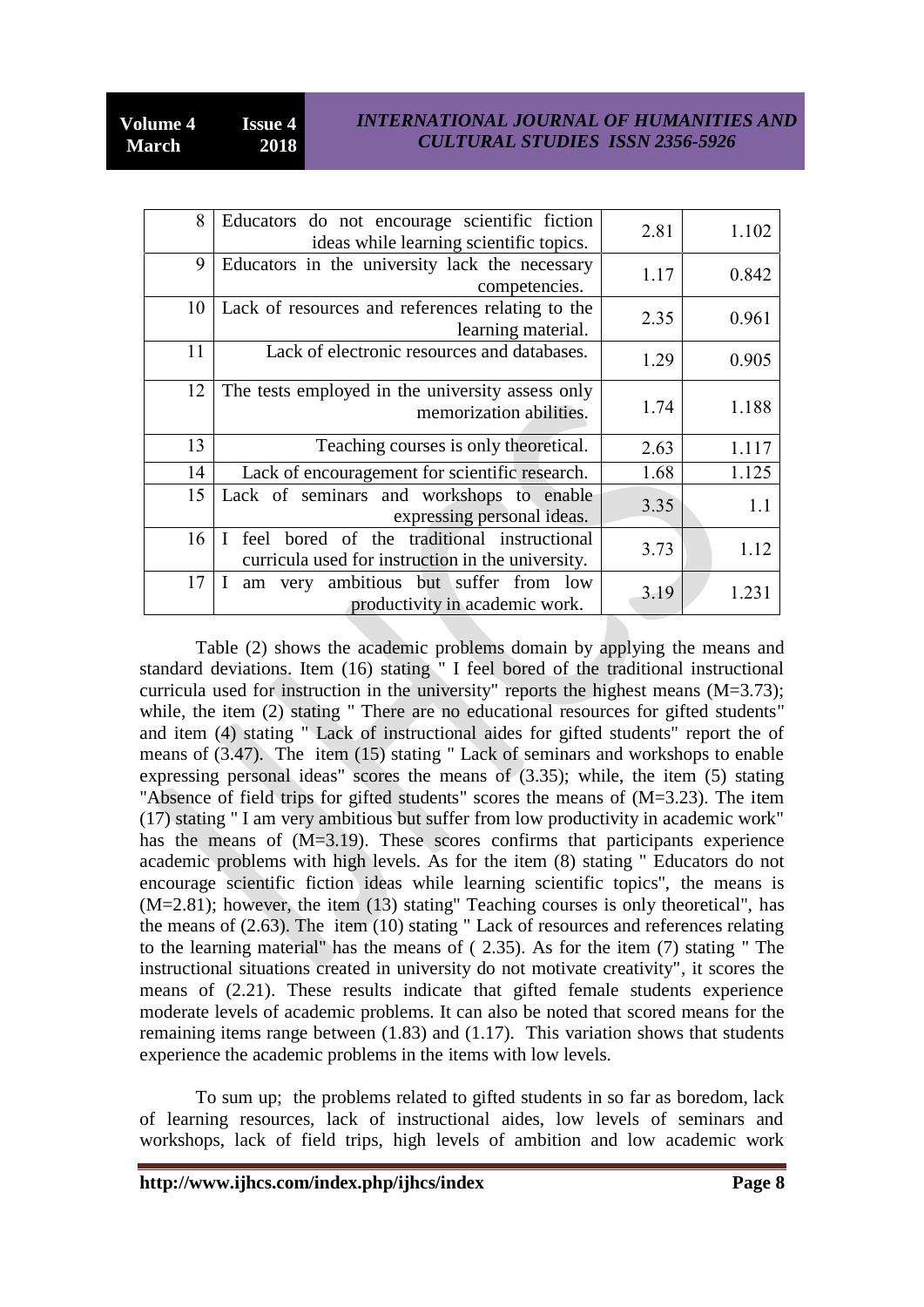productivity are regarded the most prevalent and significant academic problems. However, problems related to low encouragement by the educators to suggest scientific fiction ideas for the gifted female student while studying scientific topics in class by using theoretical instructional methods, to lack of adequate resources related to the course content, and to lack of encouragement by the university educators in the learning situation for creativity and innovation are regarded less effective problems reported by the gifted female students. These results are consistent with the previous studies indicating the inability of traditional curriculum in meeting gifted students needs which lead to their boredom in the average class. This may lead to some tension in the relationship between the gifted student and the educator who, in turn, they do not fully understand the characteristics of the sample students; this tension leads to maladjustment of the sample; this result is confirmed in the current study.

### **Conclusions and Recommendations**

Based on the abovementioned conclusions, the researchers recommend the followings:

- To develop and design special programs targeting gifted female students and to create extended educational activities able to meet their needs.

- To organize workshops and educational programs for educators; the workshops and the educational programs must address the social, psychological and academic characteristics in addition to the gifted students' needs that must be fully handled in the learning situations.

- To pay more attention to the curricula that are employed in the instructions of the gifted students and to provide adequate databases that are able to meet their needs.

#### **Acknowledgment**

The authors would like to acknowledge the approval and the support of this research study by the grant N 435-075-8 from the Deanship of the Scientific Research in Northern Border University ( N.B.U), Arar, KSA